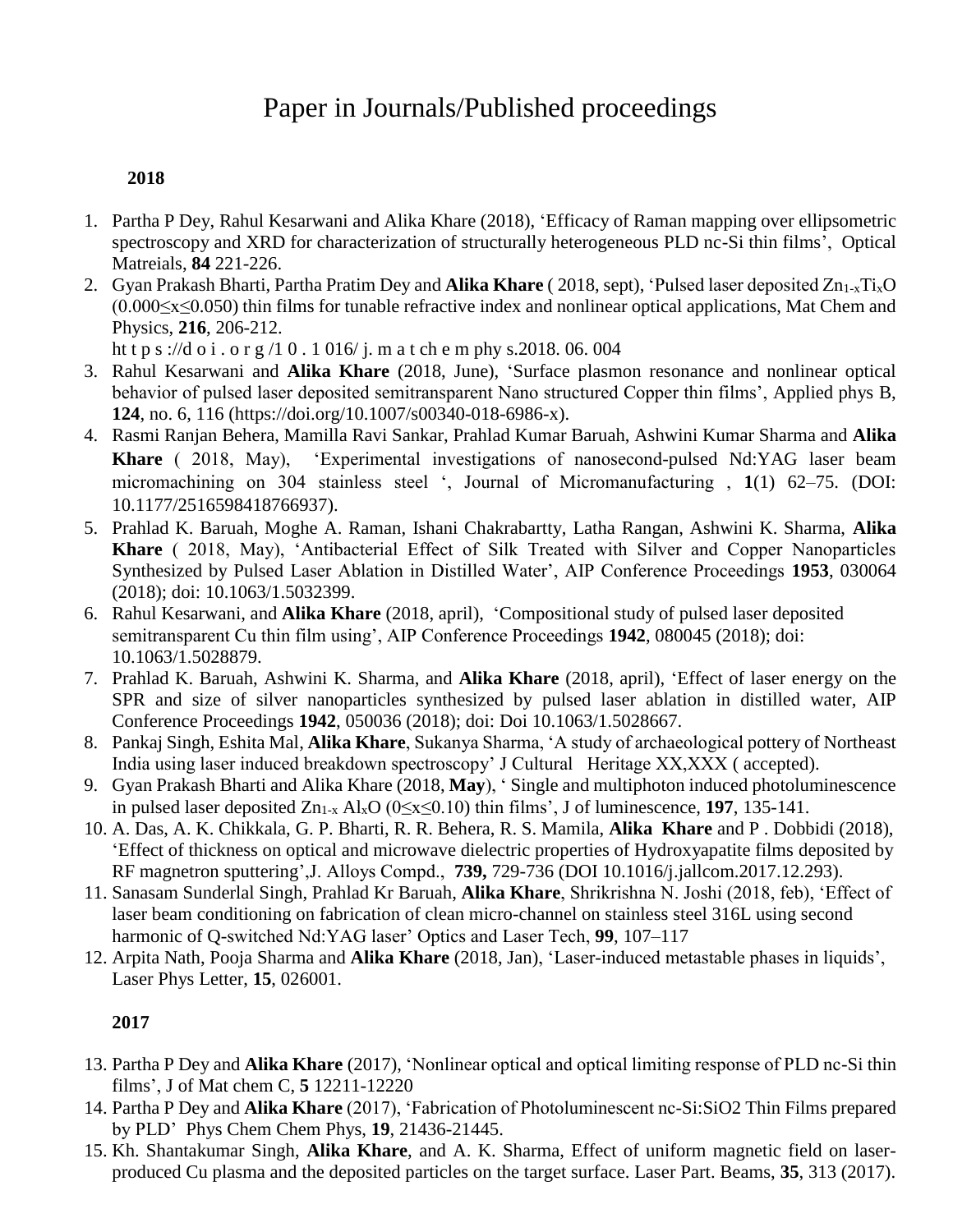- 16. Satchi Kumari, **Alika Khare**, Reema Gupta, Monika Tomar, Vinay Gupta (2017), 'Fabry-perot modes enhanced pump-probe coupling in gold micro-disk patterned ruby thin film', Optical Materials, **72**, 375- 379
- 17. Prahlad K Baruah, Anuma Singh, Iffat Jahan, Latha Rangan, Aditya N Panda, Ashwini K Sharma and **Alika Khare** (2017), 'Surface-enhanced Raman scattering from copper nanoparticles treated furanoflavonoid karanjin', Adv Mat Lett, **8** (10), 971-976.
- 18. Partha P Dey and **Alika Khare** (2017), Stoichiometry-dependent linear and nonlinear optical properties of PLD SiOx thin films, J Alloys and comp., **706**, 370-376.
- 19. Prahlad K Baruah, Ashwini K Sharma and **Alika Khare (2017)**, 'Dependence of the Size of Copper Nanoparticles on Laser Energy Synthesized by Pulsed Laser Ablation in Liquid', Adv Mat Proceeding, **2**, no. 4, 264-268.
- 20. Partha p Dey and **Alika Khare** (2017), 'Stoichiometric dependent optical limiting in PLD SiOx thin films,' Advanced Mat letters, **8**(4) 331-335.

# **2016**

- 21. Mukesh Singh, Indrajeet Kumar, **Alika Khare** and Pratima Agarwal (2016), 'Third order optical nonlinear studies on highly conducting vertically aligned carbon nanoflakes', Mat research Express, 3, 125005.
- 22. Partha P Dey and **Alika Khare** (2016), 'Effect of substrate temperature on structural and linear and non linear optical properties of nano structures PLD a-SiC thin films', Mat Res Bull, **84**, 105-117.
- 23. Indrajeet Kumar and **Alika Khare (2016)**, 'Optical Non linearity in nanostructured carbon thin films fabricated by pulsed laser deposition technique', Thin solid films, **611**, 56-61.
- 24. Gyan Prakash Bharti and **Alika Khare** (2016), 'Structural and linear and non linear optical properties of  $Zn_{1-x}Al_xO$  (  $0 \le x \le 0.10$ ) thin films fabricated via pulsed laser deposition technique', Optical Material Exp, **6**, no. 6 (June 2016) 2063-2080.
- 25. Mahesh Peddigari, Gyan Prakash Bharti, **Alika Khare** and Pamu Dobbidi (2016), 'Non linear optical properties of pulsed laser deposited  $Gd_2O_3$  and  $Dy_2O_3$  doped K  $_{0.5}Na$   $_{0.5}NbO_3$  thin films', Optical Materials, **58**, 9-13.
- 26. Mahesh Peddigari, Gyan Prakash Bharti, **Alika Khare** and Pamu Dobbidi (2016), 'Optical and dielectric studies on radiofrequency sputtered  $Gd_2O_3$  doped  $K_{0.5}Na_{0.5}NbO_3$  thin films for non linear photonics and microwave tunable device applications', J Alloys and compunds **682**, 634-642.
- 27. Anuma Singh, Iffat Jahan, Mrinal Sharma, Latha Rangan, **Alika Khare**, and Aditya N Panda (2016), 'Structural characterization, *in silico* studies and *in vitro* antibacterial evaluation of furanoflavonoid from Karanj', Plant Medica Letters, **3**(04): e91-e95 (DOI: 10.1055/s-0042-105159).
- 28. Rasmi Ranjan Behera1, M. Ravi Sankar1, Indrajeet Kumar Ashwini Kumar Sharma, **Alika Khare**, and J. Swaminathan (2016)<sup>,</sup> 'Experimental Investigation of Under Water Laser Beam Micromachining (UW-LBµM) on 304 Stainless Steel' Int J Adv Manu tech DOI 10.1007/s00170-016-8635-z August 2016, Volume 85, [Issue](http://link.springer.com/journal/170/85/9/page/1) 9, pp 1969–1982
- 29. Indrajeet Kumar and **Alika Khare** (2016), 'Modified Z-scan set-up using CCD for measurement of optical nonlinearity in PLD deposited carbon thin film',Optics and Laser Tech, **77**, 51-54.

- 30. Kamlesh Alti, S Dwivedi, S Chidangil, D Mathur and **Alika Khare** (2015), 'Micro patterning of Indium thin film for generation of micron and submicron particles using femto second laser induced forward transfer, Laser and particle beam **33**, ( issue 3), 449-454.
- 31. S Kumari and **Alika Khare** (2015), 'Pulsed laser deposited barium titanate thin film for tunable optical delay application', Applied Surface Science, **347**, 619-623.
- 32. A. T. T. Mostakoa, **Alika Khare**, C. V. S. Rao, Sudhirsinh Valab, R. J. Makwanab and T. K. Basub (2015), 'Effect of deuterium ion beam irradiation onto the mirror-like pulsed laser deposited thin films of rhodium', Nuc Inst and Methods in Phys Res B, **342**, 150-157.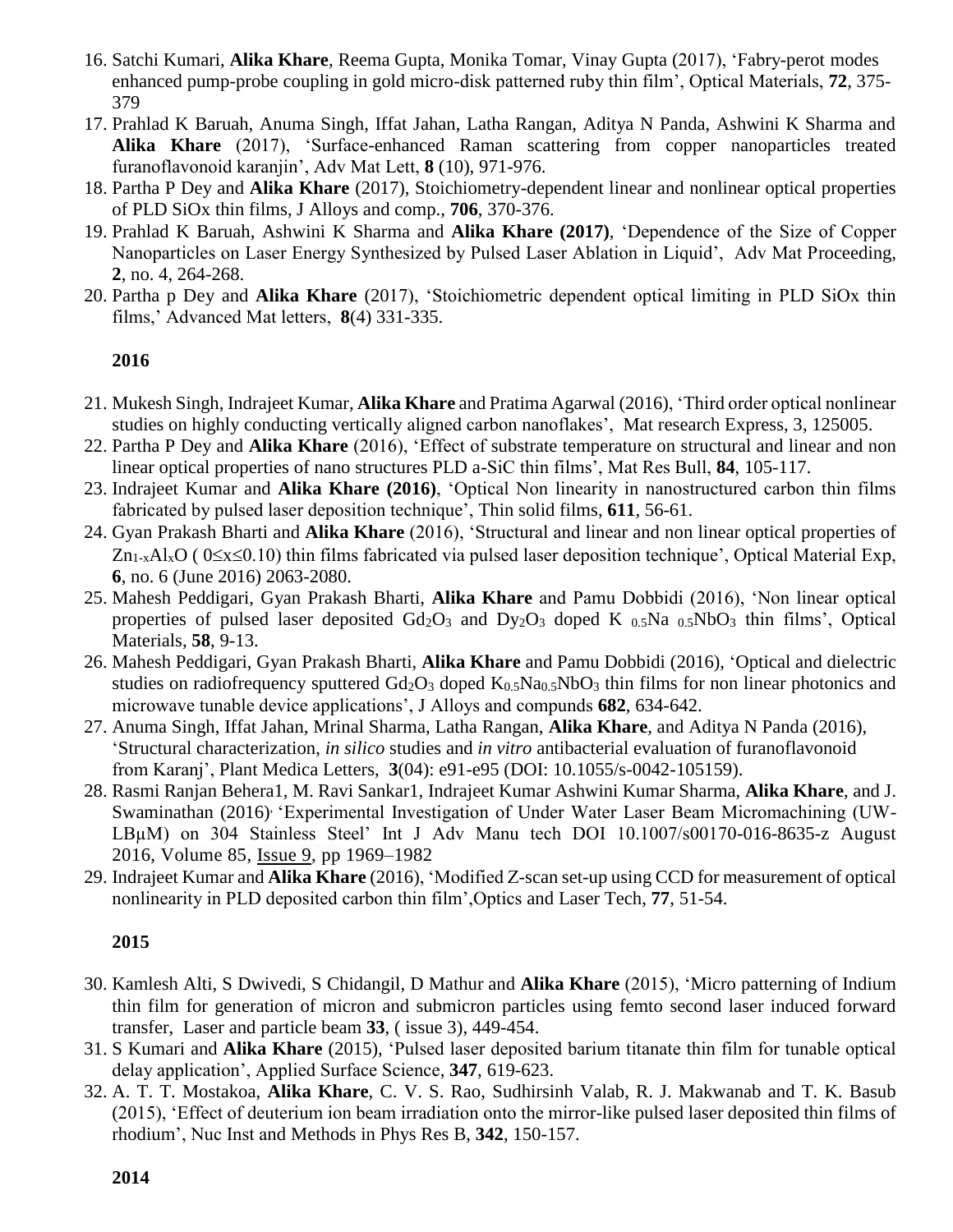- 33. Satchi Kumari and **Alika Khare** (2014), 'Studies on slowing down of light to few m/s in photorefractive BaTio at room temperature for tunable optical delay', Horizon- A journal of Physics, **3**, 89-90.
- 34. Indrajeet Kumar and **Alika Khare** ( 2014), 'Multi- and few-layer graphene on insulating substrate via Pulsed laser deposition technique', Appl surface science, **317**, 1004-1009.
- 35. Archana Kushwaha, Indrajeet Kumar and **Alika Khare** ( 2014), 'Laser Induced breakdown of PMMA in air', J Phys Science and Application, **4** (7), 426-429.
- 36. Archana Kushwaha, Satchi Kumari and **Alika Khare (**2014) ' Effect of pump intensity on two photon induced UV Photoluminescence in PLD thin film of ZnO', Asian J of Physics, **23** (4), 567-572
- 37. Satchi Kumari and **Alika Khare** (2014), 'Studies on nonlinear response of epitaxial Ruby thin film', IEEE J QE **50**, no. 8, 645-650.
- 38. Satchi Kumari and **Alika Khare** (2014), 'Langmuir probe studies of laser ablated Ruby plasma and correlation with pulsed laser deposited Ruby thin film properties', Laser and Particle beam, **32** (3), 359- 367.
- 39. Indrajeet Kumar and **Alika Khare** (2014), 'Raman Spectra of PLD deposited DLC thin films on Si substrate.', AIP Conf Proceedings **1591**, 1018-1020.
- 40. A T T Mostako and **Alika Khare** (2014), ' Large area deposition of Rh Single and Rh/W/Cu multilayer thin films on stainless steel substrate by pulsed laser deposition technique', Rev Sci Inst **85 (**4**)**, 046101.
- 41. Partha P Dey and **Alika Khare**, ( 2014), 'Fabrication of luminescent a-Si:SiO2 structures by direct irradiation of high power laser on Silicon surface', Appl Sur Science, **307** 77-85 (doi 10.1016/j.apsusc.2014.03.168).
- 42. Partha P Dey and **Alika Khare**, (2014), 'Nd-YAG ns-pulsed laser induced structural and compositional modification of Silicon surface: Formation of Photoluminescent a-Si nanostructures', Advanced Science letters, **20** no. 7-9, 1364-1368.
- 43. Partha P dey and **Alika Khare** (2014), 'Structural and Optical properties of Nanostructured a-SiC thin films by pulsed Laser Deposition at different substrate Temperature',J Nanosci Letter **4** (29) 2014, 1.
- 44. John Thomas, Rodney Bernard, John T. Thomas, Kamlesh Alti, C. Santhosh Satchi Kumari and **Alika Khare** and Deepak Mathur (2014), 'Femtosecond Laser Induced Forward Transfer of Indium thin films', Laser and Particle Beam **[32](http://journals.cambridge.org/action/displayBackIssues?jid=LPB&volumeId=32)** [\(01\)](http://journals.cambridge.org/action/displayIssue?jid=LPB&volumeId=32&seriesId=0&issueId=01), 55 - 61.
- 45. A. T. T. Mostako, **Alika Khare**, C. V. S. Rao, Sudhirsinh Vala, T. K. Basu, Prakash M. Raole, and Rajinikant Makwana ( 2014) Post irradiation effect of Deuterium ion beam onto Rh/W/Cu multilayer thin film**,** Journal of Nuclear Materials, **446**, 63-67

# **2013**

- 46. A. T. T. Mostako, **Alika Khare**, C. V. S. Rao, Sudhirsinh Vala, R. J. Makwana and T. K. Basu ( 2013), 'Deuterium ion beam irradiation onto the pulsed laser deposited Tungsten thin films'**,** Journal: J. Vac. Sci. Technol. **A 36** (6) 061510-1.
- 47. Archana das, Vigya Kesari, Arpita Nath, **Alika Khare** and Latha Rangan ( 2013), ' Antimicrobial and Micro Raman Spectroscopy of Selected Zingiberceae Species from North East India', J Crop Sci Biotech, **16**, 75-81.
- 48. S Kumari and **Alika Khare** (2013), 'Optical and Structural Characterization of Pulsed Laser Deposited Ruby Thin Films for Temperature Sensing Application; Appl Surface science, **265**, 180-196.

- 49. A T T Mostako and **Alika Khare** (2012), ' Molybdenum thin films via pulsed laser deposition technique, Laser and Particle beam', **30**, 559-567 (doi:10.1017/ S0263034612000560).
- 50. Satchi Kumari,Rravi Kiran Saripalli and **Alika Khare** ( 2012), Determination of the crystallographic orientations of a Ce:BaTiO<sub>3</sub> crystal via backward two-wave mixing, J of Optics (springer), 41, no. 3, 154-157 DOI 10.1007/s12596-012-0078-9.
- 51. Satchi Kumari, Archana Khushwaha and **Alika Khare** (2012), Spatial distribution of electron temperature and ion density in laser induced ruby (Al2O3:Cr3+) plasma using Langmuir probe JINST, doi:10.1088/1748-0221/7/05/C05017.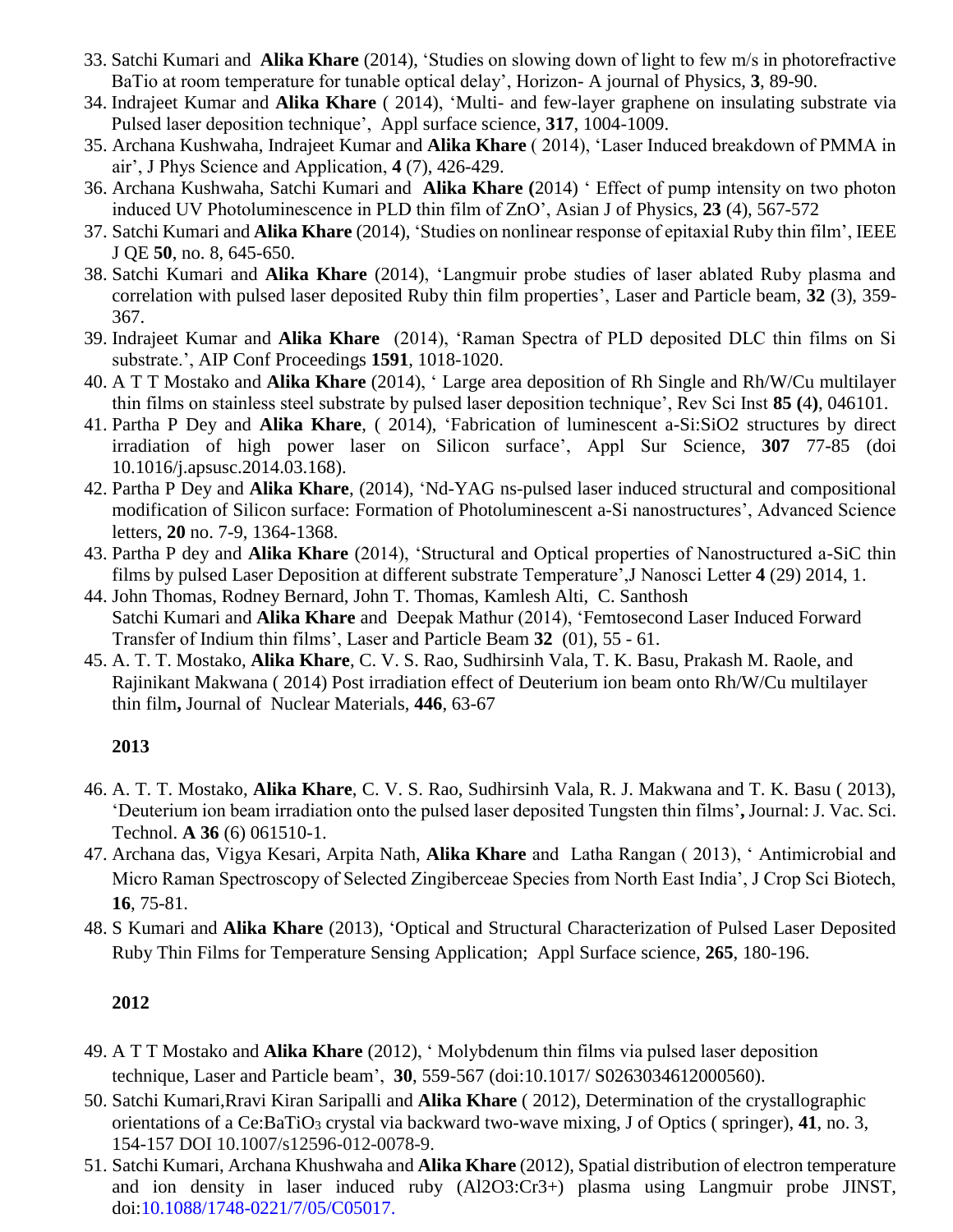- 52. Satchi Kumari and **Alika Khare** (2012), Effect of pump-probe polarization and crystal orientation on propagation of flat top pulse in Ce:BaTiO<sub>3</sub> via degenerate two wave mixing', IEEE J QE 48, no. 8, 1036-1039.
- 53. A T T Mostako, **Alika Khare** ( 2012), 'Effect of target-substrate distance onto the nano structured rhodium thin films via PLD technique', Applied Nano Science, **2**, no. 3, 189-193( doi: 10.1007/s13204- 012-0081-0).
- 54. A. Nath, A. Das, L. Rangan and **Alika Khare** (2012) , "Bacterial Inhibition by Cu/Cu2O Nanocomposites Prepared via Laser Ablation in Liquids", Science of Advanced material, **4**, 1-4.
- 55. A. T. T. Mostako, **Alika Khare**, C. V. S. Rao, Prakash M. Raole, Sudhirsinh Vala, Shrichand Jakhar, T. K. Basu, Mitul Abhangi and Rajinikant J makwana, (2012) 'Effect of Hydrogen ion beam irradiation onto the FIR reflectivity of pulsed laser deposited mirror like Tungsten films, Journal of Nuclear Materials, **423**, 53-60 (10.1016/j.jnucmat.2011.12.023).
- 56. A Nath and **Alika Khare** (2012), 'Laser Induced High Pressure and High Temperature conditions at titaniumwater interface and its implication on TiO<sub>2</sub> nanoparticles', JOSA B, 29, no. 3, 351-356.

#### **2011**

- 57. Gaurav Shukla and **Alika Khare** (2011), 'Effect of pre-heating on hydrothermal growth and optical properties of ZnO nanorods', International J of nano Science, **10**, no. 4-5, 845-849.
- 58. A Nath and Alika Khare (2011), 'Size induced structural modifications in copper oxide nanoparticles synthesized via laser ablation in liquids; J Appl Phys, **110**, 043111.
- 59. S Kumari and **Alika Khare** (2011)'Epitaxial Ruby Thin Film Based Photonic Sensor for Temperature measurement', Rev Sci Inst. **82,** 066106.
- 60. Rupam Sarma, Himangshu Deka, Satchi Kumari, **Alika Khare**, Jubraj B Baruah (2011), 'Different geometrical arrangements in carboxylate coordination polymers of flexible dicarboxylic acid', J of Solid State Chemistry, **184** (7), 1727-1734.
- 61. A Nath and **Alika Khare** (2011), 'Effect of Focusing Conditions on Laser Induced Shockwaves at Titanium-Water Interface, Appl Optics **50** (19), 3275-3281.
- 62. S Kumari and **Alika Khare** (2011), 'Effect of Pump Intensity on Slowing Down of Light in Ce:BaTiO<sup>3</sup> Crystal via Degenerate Two-Wave Mixing Using Chopped Pulses', IEEE J Quant Electron, **47** (7), 972- 976(doi: 10.1109/JQE.2011.2147280).
- 63. V K MIshra, **Alika Khare** and Rakhi Chaturvedi (2011), 'Assessment of HE-Ne laser Pre-Treatment of seeds on morphological physiological and biochemical properties of B Juncea seedlings', JASS, **52**, no. 1, 1-4.
- 64. A T T Mostako, C V S Rao and **Alika Khare** (2011), 'Mirror like pulsed laser deposited Tungstun thin film', Rev. Sci. Instrum, **82**, issue no. 01, 013101 (doi: 10.10631/1.3529441).
- 65. A Nath, S S Laha and **Alika Khare** (2011), 'Effect of focusing conditions on synthesis of Titanium Oxide nanoparticles via laser ablation in Titanium-Water interface', Appl Surf Sci **257**, 3118-3122 (10.1016/j.apsusc.2010.10.126 ).
- 66. A. Nath, A. Das, L. Rangan and **A. Khare (2011)**, " Antibacterial activity of Cu@Cu2O nanoparticles synthesized via laser ablation in liquids", Proc of SPIE 8173, 81730A1-81730A-7.
- 67. A Nath and **Alika Khare** (2011), 'Transient Evolution of multiple bubbles in laser induced breakdown in water' , Laser and Particle Beam, **29** (1) 1-9.

- 68. A Nath, SS Laha and **Alika Khare** (2010), ' Synthesis of TiO nano Particles via laser ablation at Titanium water interface', Integrated ferroelectrics,**121**, 58-64.
- 69. Gaurav Shukla and **Alika Khare** (2010), 'Spectroscopic studies of laser ablated ZnO Plasma and correlation with pulsed laser deposited ZnO thin film properties' Laser Particle Beam, **28** (01), 149-155.
- 70. Gaurav Shukla P K Mishra and **Alika Khare** (2010), 'Effect of annealing and O<sub>2</sub> pressure on structural and optical properties of pulsed laser deposited TiO<sup>2</sup> thin films', J of Alloys and Compounds **489**,246- 251.
- 71. A T T Mostako, C V S Rao and **Alika Khare** (2010), Pulsed Laser deposition of thin films of Molybdenum, J Phys, conf series, **208**, 012114.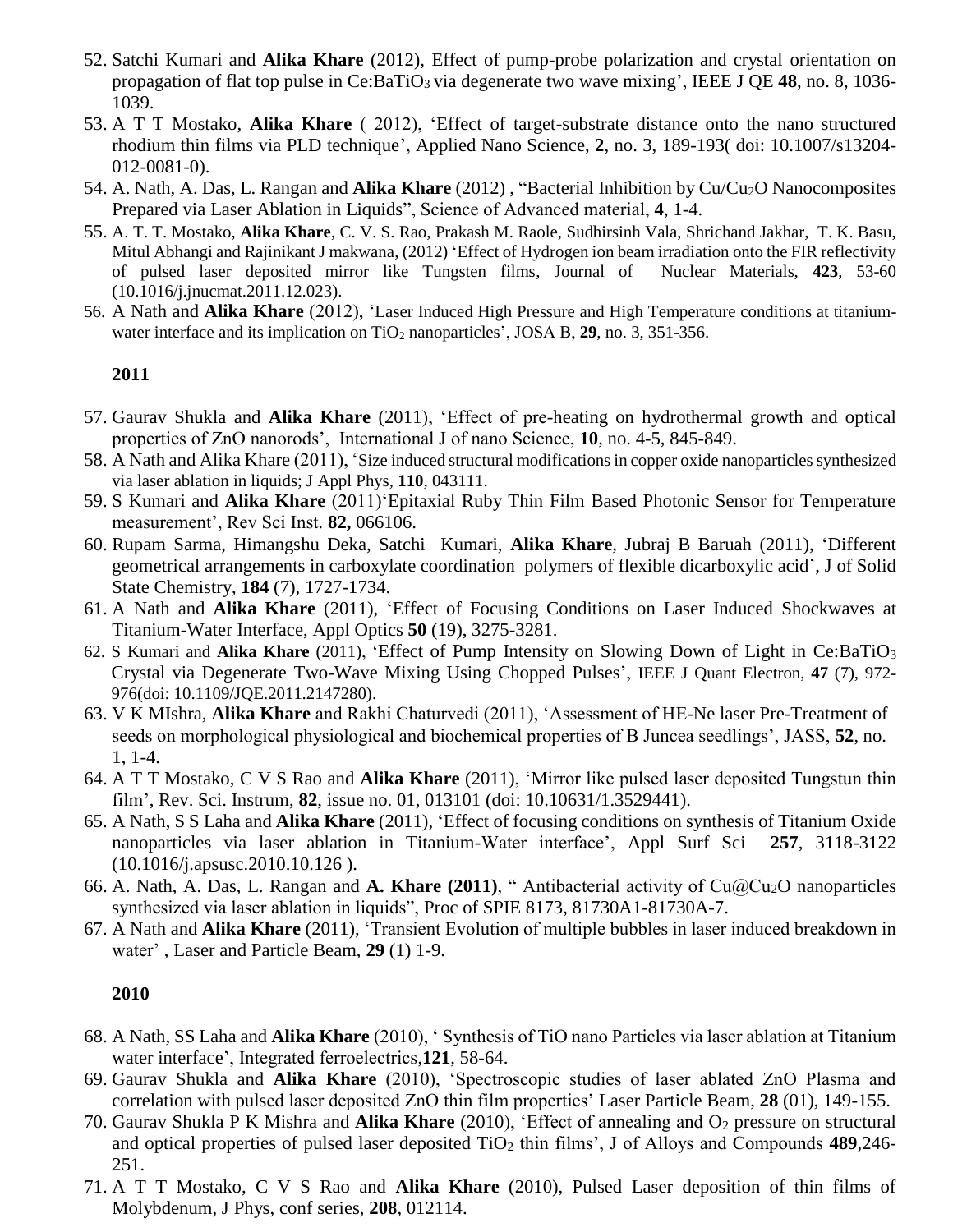72. A. Nath and **Alika Khare** (2010), Spectroscopic investigations on laser induced breakdown in water, J Phys conf series **208**, 012090.

# **2009**

- 73. Gaurav Shukla and **Alika Khare** (2009), Optical emission spectroscopic studies on laser ablated TiO<sup>2</sup> Plasma, Appl Sur Sci **255**, 8730-8737.
- 74. Gaurav Shukla and **Alika Khare**, (2009), 'Effect of Mg doping and substrate temperature on the properties of pulsed laser deposited epitaxial Zn1-xMgxO thin films', Appl Physics A, **96**, no 3, 713-719.
- 75. Kamlesh Alti and **Alika Khare**, (2009) 'Response to 'comments on' Generation of cold low divergent atomic beam of Indium by laser ablation', Rev Sci Instru, **80**, no. 4, 047102.
- 76. Gaurav Shukla, **Alika Khare** (2009), "Effect of substrate annealing on the quality of pulsed laser deposited Zn1-xMgxO thin films" Appl Surf Sci, **255**, 7017-7020.
- 77. Arpita Nath and Alika Khare (2008), Laser Induced Breakdown in liquid and solid liquid interface, Kiran A Bulletin of the Indian Laser Association, **19**, no. 03, 01-06.

# **2008**

- 78. Arpita Nath and **Alika Khare** (2008), ' Measurement of charged particles and caviation bubble expansion velocities in laser induced breakdown in water', Laser and Particles beam, **26**, no.03, 425-432 (doi:10.1017/s0263034608000438).
- 79. Gaurav Shukla and **Alika Khare** (2008), 'Dependence of N<sup>2</sup> pressure on the crystal structure and surface quality of AlN thin films deposited vis pulsed laser deposition technique at room temperature', Appl Surf Sci **255**, 2057-2062 (doi: 10.1016/j.apsusc.2008.06.190).
- 80. A S Patra and **Alika Khare** (2008), 'Multiple Polarized Beam Interferometers for Array Generation with Improved Efficiency', Optica Applicata **38** (no.3) 495-502.

# **2007**

81. Kamlesh Alti, A. S. Patra and **Alika Khare** (2007), 'A Novel Single Shot Technique of Micro-Nano Patterning in Single Step via Selective Laser Ablation', J Optics Research, **10**, 19-25.

# **2006**

- 82. **Alika Khare**, (2006), 'Line Integrated Electron Density profile in a Spark Gap using Michelson Interferometer, Plasma India (news letter of Plasma Science Society of India), **21**, no. 3, III.
- 83. Kamlesh Alti and **Alika Khare** (2006), 'Sculpted pulsed indium atomic beams via selective laser abaltion of thin film', Laser and Particle beams, **4**, 469-473.
- 84. Kamlesh Alti and **Alika Khare**, (2006) 'Arrays of discrete atomic beams for sub  $\lambda/2$  lithography via dipole force', Microelectronic Engineering, **83**,1975-1980.
- 85. Kamlesh Alti, A S Patra and **Alika Khare** (2006), 'Two Dimensional periodic potential via multiple beam interferometry for atom lithography', J Microlitho Microfab, Microsystems, **5**, no. 2, 023005.
- 86. Kamlesh Alti and **A Khare** (2006), 'Simulated atom lithographic patterns using microscopic arrays of atomic beams by dipole force', Intrenational J for nanoscience, **5,** 145-156.
- 87. Kamlesh Alti and **Alika Khare** (2006), 'Low energy low divergence pulsed indium atomic beam by laser ablation', Laser and Particle Beams **24,** 47-53.
- 88. A S Patra and **Alika Khare** (2006), 'Interferometric Array generation, Optics and Laser Technology, **38**, 37-45.

- 89. Kamlesh Alti and **Alika Khare** (2005), 'Generation of cold low divergent atomic beam of indium by laser ablation', Rev Sci Inst, **76,** 113302 .
- 90. A S Patra and **Alika Khare** (2005), 'Generation and the fringe visibility studies of non –observable array illuminator using polarized beam, J of Optics A, Pure and Appl Optics, **7**, 535-539.